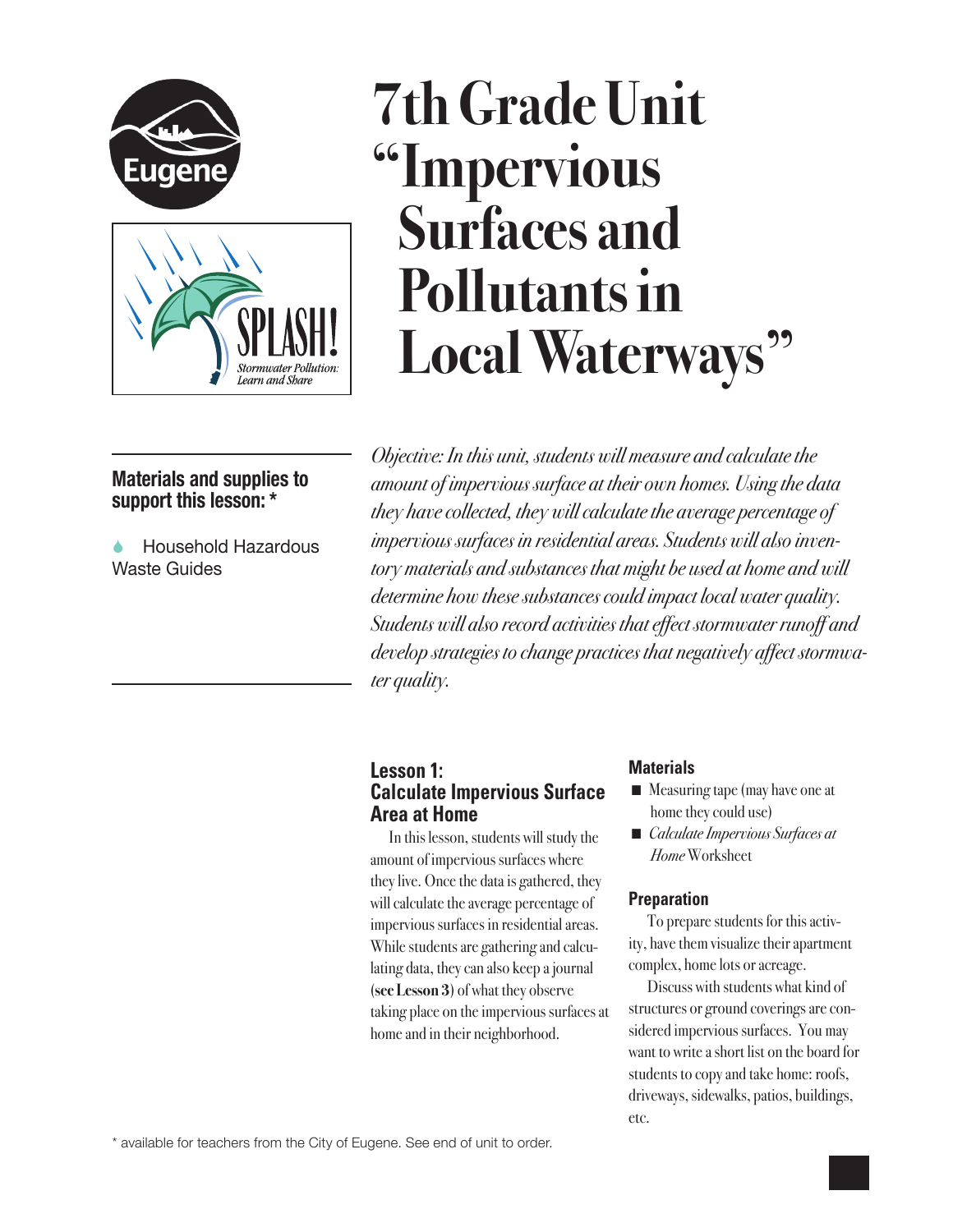Have students mark their rough sketches where they will need to take measurements.

Using these rough drafts, students go home and record actual measurements using tape measures.

**Note:** Students who live in rural areas on larger tracts of land may find measuring the dimensions of their property difficult. Have them ask their parents for the dimensions of their property. The response will probably be in acres. Have them convert the acreage into square feet: One acre=43,560 square feet or 4,047 square meters.

#### **Sketch**

Have students make a rough sketch on scratch paper of the shape of their property and the size and location of any buildings.

#### **Scale Drawing**

When students return to class with their rough drafts and measurements, distribute copies of graph paper to each student.

Using the graph paper, have students construct a scale drawing of their property, structures and other impervious surfaces using the measurements from their rough drafts. Students who live on property larger than one quarter to one half an acre will probably not need to include the whole property unless it is largely covered by structures or impervious surfaces.

#### **Calculate**

Make copies and distribute the *Calculate Impervious Surfaces at Home* worksheet to each student. Have the students calculate the square footage area of the structures and impervious surfaces (questions 1 and 2). It would be helpful to show them how to divide the areas into shapes that can be easily calculated. It is not necessary to be exact (questions 3 and 4).

Use the total square footage of impervious surfaces and divide it by the total property area (question 5). The result is the percentage of property that is covered with impervious surface.

Have the students average their individual impervious surface percentages together to calculate the average percentage of impervious surfaces for their class. Record on the worksheet (question 6).

**Option:** Divide the data into urban and rural properties and determine these average percentages separately (question 7).

#### **Discuss**

- 1. What effect does this amount of impervious surface and its subsequent untreated stormwater runoff have on local waterways?
- 2. How do human activities on these surfaces affect the quality of stormwater runoff? What effect can pets and livestock have on stormwater runoff?
- 3. What is the difference between the water quality of runoff in urban areas compared with rural areas?

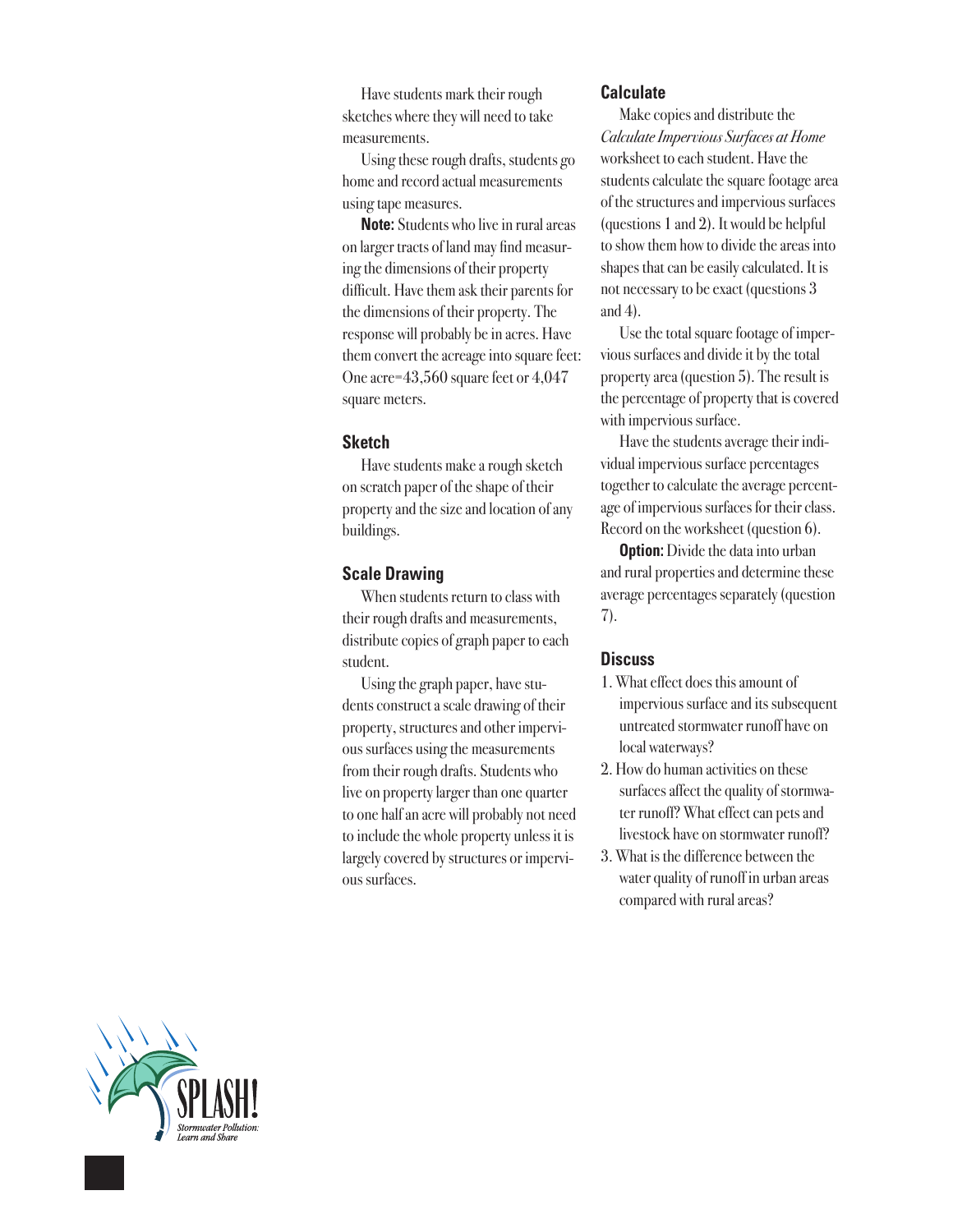

# *Calculate Impervious Surfaces at Home* **Worksheet**

| Name: |  |  |  |
|-------|--|--|--|
| Date: |  |  |  |

1. Calculate the square footage area of the structures on the property where you live:

2. Calculate the square footage area of other impervious surfaces around your home or apartment:

3. Determine the total surface area of impervious surfaces:

4. What is the total property area (to a fence or street boundary) in feet?

5. Determine the percent of this property that is covered with impervious surfaces:

6. What is the class's average percentage of impervious surfaces found at residences?

#### **Optional:**

7. How many of the class's homes are in urban settings? How many are rural? How are these locations different in terms of stormwater?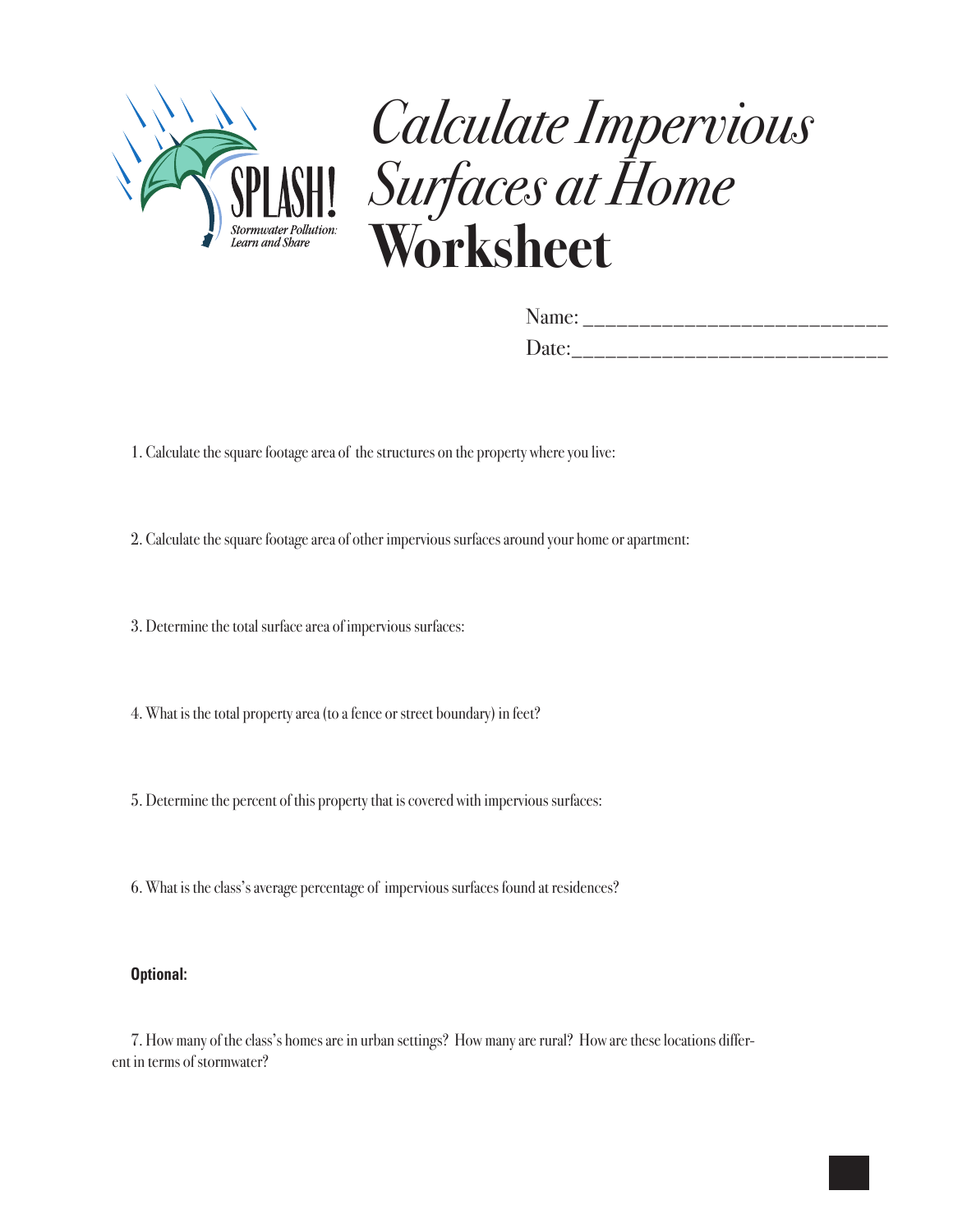### **Lesson 2: Effects of Stormwater Pollutants on Local Water Quality**

In this lesson, students will inventory materials and substances that might be used on impervious surfaces in their homes. Materials could include cleaning solutions, paint, fertilizers and pesticides. This information will then be used to determine the effect these substances have on the stormwater surface runoff and the waterways into which the runoff discharges.

#### **Materials**

- *Household Hazardous Waste Inventory* Worksheet
- *Household Hazardous Waste Guide*

#### **Procedure**

Copy and distribute *Household Hazardous Waste Inventory* Worksheet to each student.

Discuss the process to have the students take their worksheets home and look in their garage, basement, workshop, closet, etc., for substances listed on the worksheet. They may want to check with their parents to be sure they don't overlook anything. Add any substances their family may use on impervious surfaces that do not appear on the list. Make sure they note the type and amount of each substance and where and how it is used.

#### **Research**

When students return with their completed worksheets, distribute the *Household Hazardous Waste Guide*. The guide provides information on the proper method of disposal for each substance as well as suggesting alternatives. Using their completed home inventories, have students research water quality effects of pollutants their family uses. Resources include the library and the internet.

#### **Report**

Have students write a report on the source of pollutants, their effects on water quality, and possible solutions/ alternatives.

#### **Project**

Have each student make a poster, labels or brochure that contains the disposal information that his or her family needs. They may decide to make drawings, clip pictures from magazines, take photographs, etc.

#### **Extension**

Have students make a report describing how their family has changed behavior as a result of this project. Suggest they use photographs, artwork, samples, etc.

### **Lesson 3: Journal of Local Water Quality Impacts**

In this lesson, students record activities they see take place on the impervious surfaces of their neighborhood on a journal sheet. They then discuss with the class what they observed and develop strategies to change practices that negatively affect stormwater quality.

#### **Materials**

- Journal Sheet
- Butcher paper hung on wall
- n *Household Hazardous Waste Guide*

#### **Observe**

Students spend 15-30 minutes on 4-6 different occasions walking through their neighborhood and recording activities they observe that may affect local water quality. Examples could be litter being thrown in the gutter, someone washing a car, a parked car leaking oil or antifreeze, or any activity that could result in pollutants being washed down a storm drain. Record these observations on *Observe and Record Water Quality Impacts*  Worksheet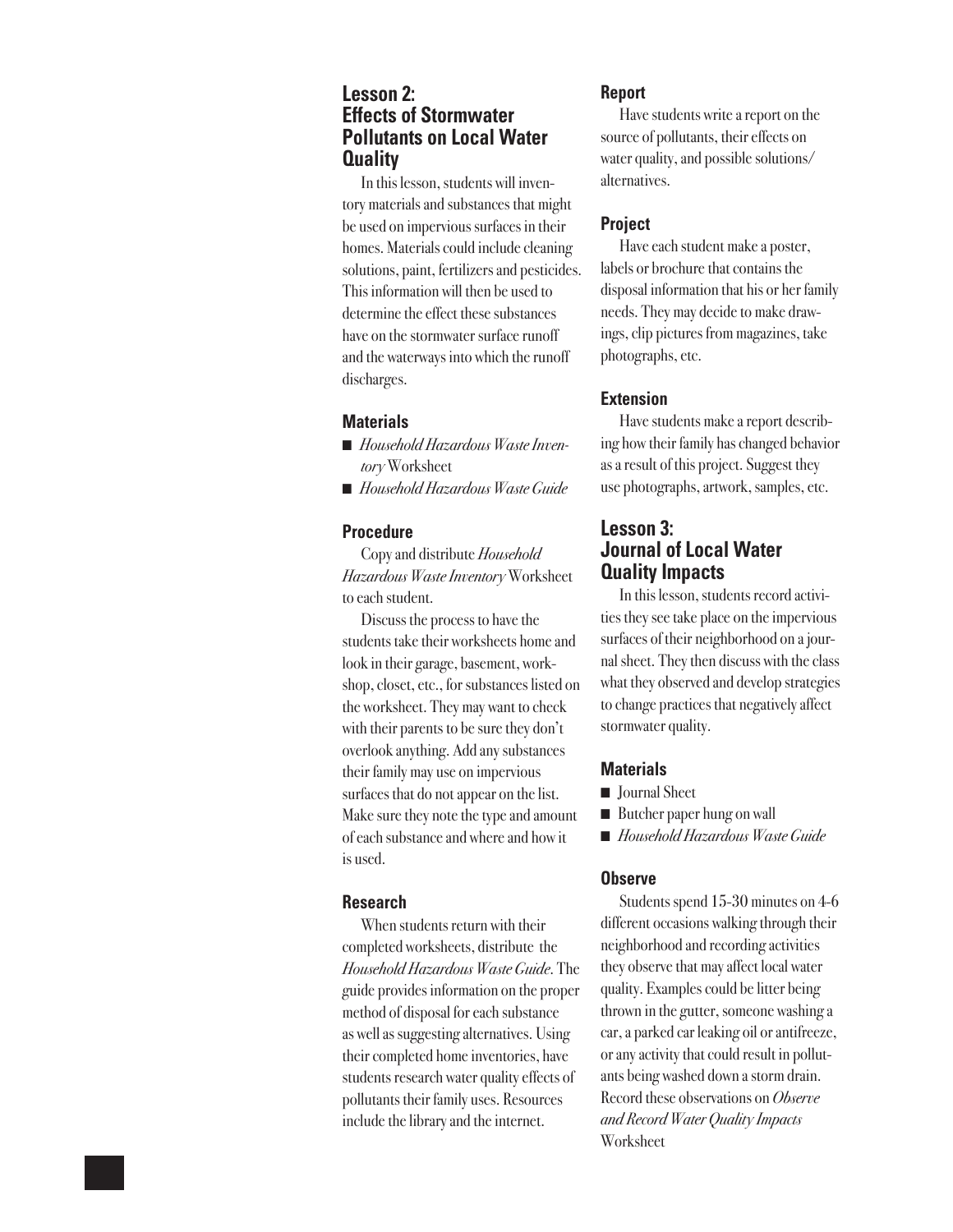#### **Record**

When students complete the *Observe and Record Water Quality Impacts*  Worksheet, have the class generate a list of all the observations on a butcher paper banner hung on the classroom wall.

#### **Discuss**

Discuss the effect that individual activities and substances may have on surface water and stormwater runoff. How do they affect water quality? Refer to the *Household Hazardous Waste Guide*.

Have students choose 4-5 substances or activities they think have the most negative water quality impact. Have them use the criteria of frequency and/or extent of damage to make their decisions.

Lead a class discussion in alternatives to the hazardous substances or activities using the *Household Hazardous Waste Guide* as reference.

#### **Act**

Have students design and implement an education strategy to improve the water quality impacts in their neighborhood. Some possibilities might be developing posters, flyers or newsletters. Encourage students to contact their neighborhood leaders and place an article in the neighborhood newsletter. For neighborhood leaders, contact the City Neighborhoods Office at 541-682-5272.

Hold a "Fish-Friendly Car Wash" on a sunny Saturday to raise money for your school group and demonstrate how to protect Eugene's water quality at the same time. Students may write and design fact sheet to hand out to vehicle owners. See *Fish-Friendly Carwash* video for additional information.



### **SPLASH! classroom materials are online at happyrivers.org**

SPLASH! was developed by the City of Eugene Stormwater Management program to support education about water quality in our community. This program is funded by City of Eugene stormwater user fees.

\* For more information, supplies for use with these lessons, the SPLASH! Songs CD, or a visit from Lily, contact jeffrey.j.flowers@ci.eugene.or.us or call 541-682-8482 (Eugene schools only )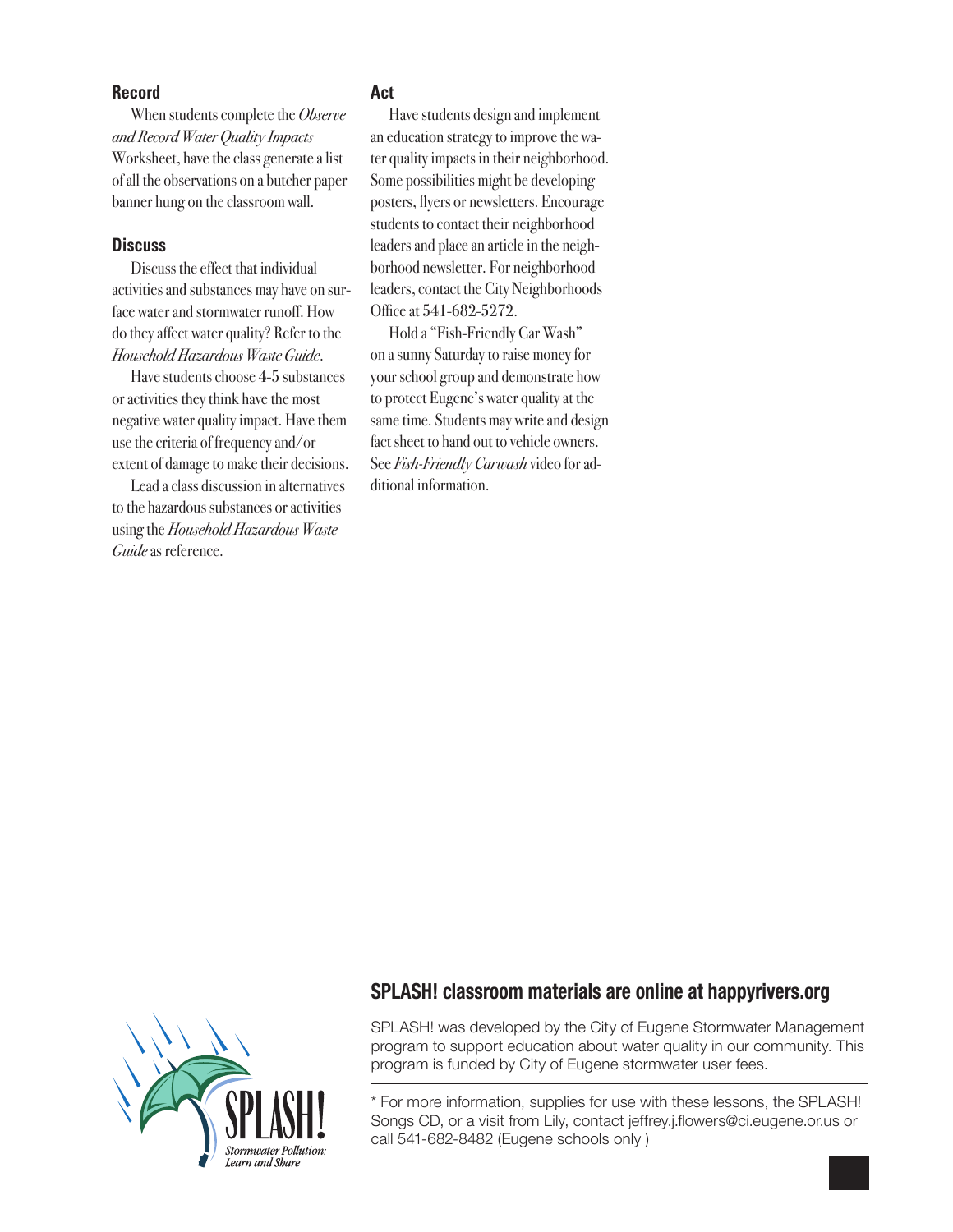

# **Graph Paper**

| Scale: |  |  |  |  |  |  |  |  |  |  |  |  |  |  |  |  |  |  |  |
|--------|--|--|--|--|--|--|--|--|--|--|--|--|--|--|--|--|--|--|--|
|        |  |  |  |  |  |  |  |  |  |  |  |  |  |  |  |  |  |  |  |
|        |  |  |  |  |  |  |  |  |  |  |  |  |  |  |  |  |  |  |  |
|        |  |  |  |  |  |  |  |  |  |  |  |  |  |  |  |  |  |  |  |
|        |  |  |  |  |  |  |  |  |  |  |  |  |  |  |  |  |  |  |  |
|        |  |  |  |  |  |  |  |  |  |  |  |  |  |  |  |  |  |  |  |
|        |  |  |  |  |  |  |  |  |  |  |  |  |  |  |  |  |  |  |  |
|        |  |  |  |  |  |  |  |  |  |  |  |  |  |  |  |  |  |  |  |
|        |  |  |  |  |  |  |  |  |  |  |  |  |  |  |  |  |  |  |  |
|        |  |  |  |  |  |  |  |  |  |  |  |  |  |  |  |  |  |  |  |
|        |  |  |  |  |  |  |  |  |  |  |  |  |  |  |  |  |  |  |  |
|        |  |  |  |  |  |  |  |  |  |  |  |  |  |  |  |  |  |  |  |
|        |  |  |  |  |  |  |  |  |  |  |  |  |  |  |  |  |  |  |  |
|        |  |  |  |  |  |  |  |  |  |  |  |  |  |  |  |  |  |  |  |
|        |  |  |  |  |  |  |  |  |  |  |  |  |  |  |  |  |  |  |  |
|        |  |  |  |  |  |  |  |  |  |  |  |  |  |  |  |  |  |  |  |
|        |  |  |  |  |  |  |  |  |  |  |  |  |  |  |  |  |  |  |  |
|        |  |  |  |  |  |  |  |  |  |  |  |  |  |  |  |  |  |  |  |
|        |  |  |  |  |  |  |  |  |  |  |  |  |  |  |  |  |  |  |  |
|        |  |  |  |  |  |  |  |  |  |  |  |  |  |  |  |  |  |  |  |
|        |  |  |  |  |  |  |  |  |  |  |  |  |  |  |  |  |  |  |  |
|        |  |  |  |  |  |  |  |  |  |  |  |  |  |  |  |  |  |  |  |
|        |  |  |  |  |  |  |  |  |  |  |  |  |  |  |  |  |  |  |  |
|        |  |  |  |  |  |  |  |  |  |  |  |  |  |  |  |  |  |  |  |
|        |  |  |  |  |  |  |  |  |  |  |  |  |  |  |  |  |  |  |  |
|        |  |  |  |  |  |  |  |  |  |  |  |  |  |  |  |  |  |  |  |
|        |  |  |  |  |  |  |  |  |  |  |  |  |  |  |  |  |  |  |  |
|        |  |  |  |  |  |  |  |  |  |  |  |  |  |  |  |  |  |  |  |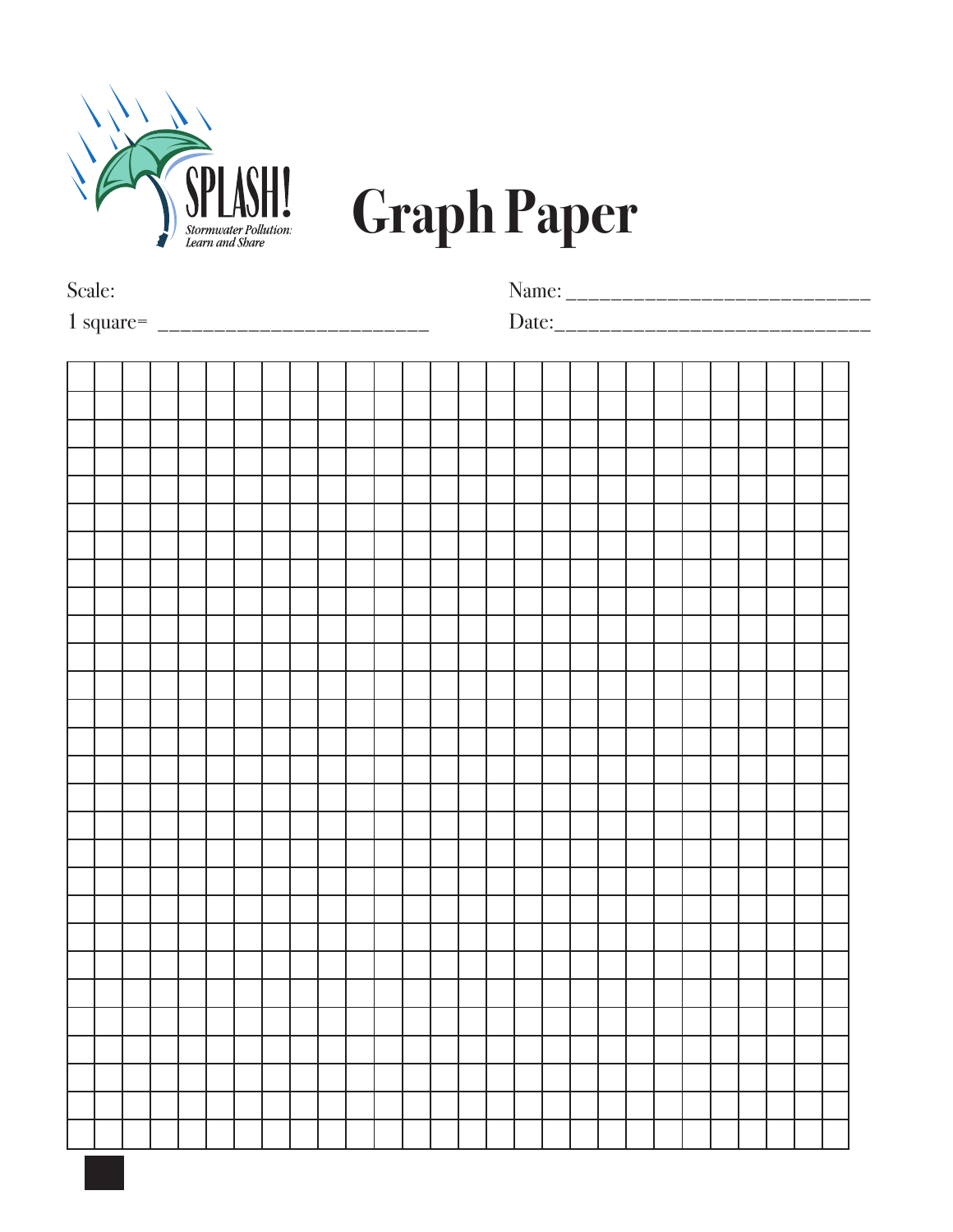

# *Household Hazardous Waste Inventory*  **Worksheet**

Name: \_\_\_\_\_\_\_\_\_\_\_\_\_\_\_\_\_\_\_\_\_\_\_\_\_\_\_

Date:\_\_\_\_\_\_\_\_\_\_\_\_\_\_\_\_\_\_\_\_\_\_\_\_\_\_\_\_

| <b>Hazardous</b><br><b>Substance</b>       | Product type/<br><b>Brand name</b> | <b>How much</b><br>do you have? | Where/How<br>is it used? | <b>Where is</b><br>is stored? |
|--------------------------------------------|------------------------------------|---------------------------------|--------------------------|-------------------------------|
| Antifreeze                                 |                                    |                                 |                          |                               |
| <b>Transmission Fluid</b>                  |                                    |                                 |                          |                               |
| <b>Brake Fluid</b>                         |                                    |                                 |                          |                               |
| Motor Oil                                  |                                    |                                 |                          |                               |
| <b>Enamel or Oil</b><br><b>Based Paint</b> |                                    |                                 |                          |                               |
| Latex/Water<br><b>Based paint</b>          |                                    |                                 |                          |                               |
| <b>Rust Proof Coatings</b>                 |                                    |                                 |                          |                               |
| <b>Paint Thinner</b><br>or Turpentine      |                                    |                                 |                          |                               |
| <b>Wood Preservatives</b>                  |                                    |                                 |                          |                               |
| Stain/Varnish                              |                                    |                                 |                          |                               |
| Pesticide: Arsenics                        |                                    |                                 |                          |                               |
| Pesticide: Botanicals                      |                                    |                                 |                          |                               |
| Pesticide: Carbamates                      |                                    |                                 |                          |                               |
| Pesticide: Chlorinated<br>Hydrocarbons     |                                    |                                 |                          |                               |
| Pesticide:<br>Roach/Ant                    |                                    |                                 |                          |                               |
| Herbicides                                 |                                    |                                 |                          |                               |
| Pool/Spa Chemicals                         |                                    |                                 |                          |                               |
|                                            |                                    |                                 |                          |                               |
|                                            |                                    |                                 |                          |                               |